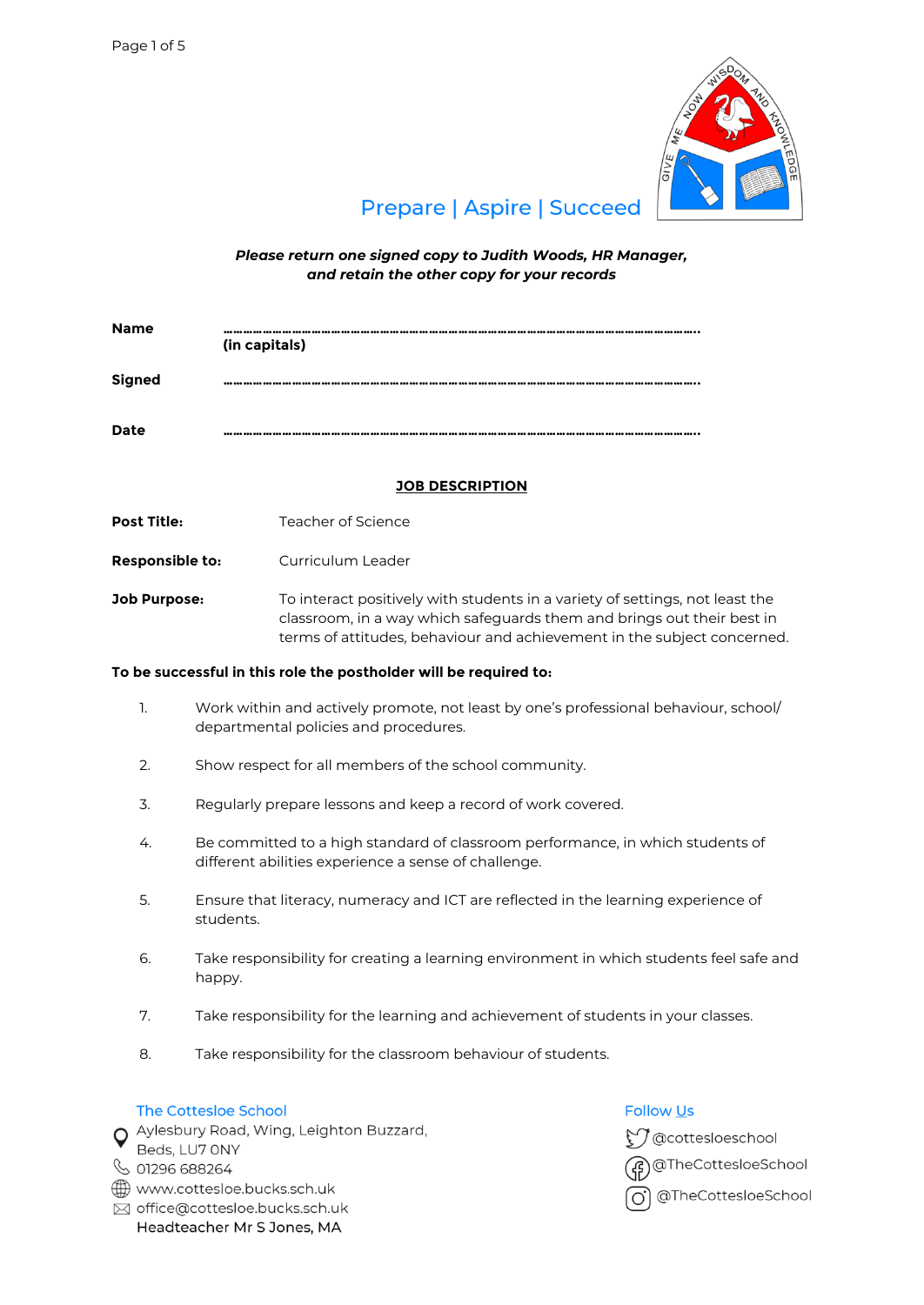- 9. Regularly set and mark homework.
- 10. Set appropriate work for classes in the event of your absence.
- 11. Take responsibility for the care and security of classroom resources.
- 12. Attend all meetings relevant to the job purpose (to include those convened by the school to inform parents of student progress).
- 13. Follow departmental schemes of work and advice/guidance on teaching and learning strategies.
- 14. Be committed to professional improvement in line with the Professional Standards for Teachers. Regular self-evaluation and evaluation of performance with Curriculum Leaders should inform this process.
- 15. Use available student data to make judgements on student progress and to inform teaching and learning strategies.
- 16. Co-operate with school systems for monitoring, recording and reporting on student progress. It is expected that teachers will keep a detailed record of student marks/grades achieved during the year.
- 17. Take part in the school's staff development programme by participating in arrangements for further training and professional development.
- 18. Work as a member of a team and contribute positively to effective working relations within the school.
- 19. Maintain appropriate records and provide accurate and up to date information for management systems.
- 20. Communicate effectively with parents/carers of students as appropriate.
- 21. Take part in activities such as Open Evenings and Consultation Evenings.
- 22. Assist the Curriculum Leader in identifying resource needs and contribute to the effective use of resources.
- 23. Take responsibility for health and safety issues in line with the guidance set out in the school's Health and Safety Policy.
- 24. Participate, as required, in the school's duty rota.
- 25. Meet obligations with respect to the school's system of Performance Management.
- 26. Such other duties/responsibilities as may from time to time be reasonably required.

The Governing Board of The Cottesloe School is committed to safeguarding and promoting the welfare of the students. This role involves contact with children and all employees are expected to share this commitment, to follow the school's safeguarding policies and procedures and to behave appropriately towards children at all times whilst undertaking school activities and in their personal lives.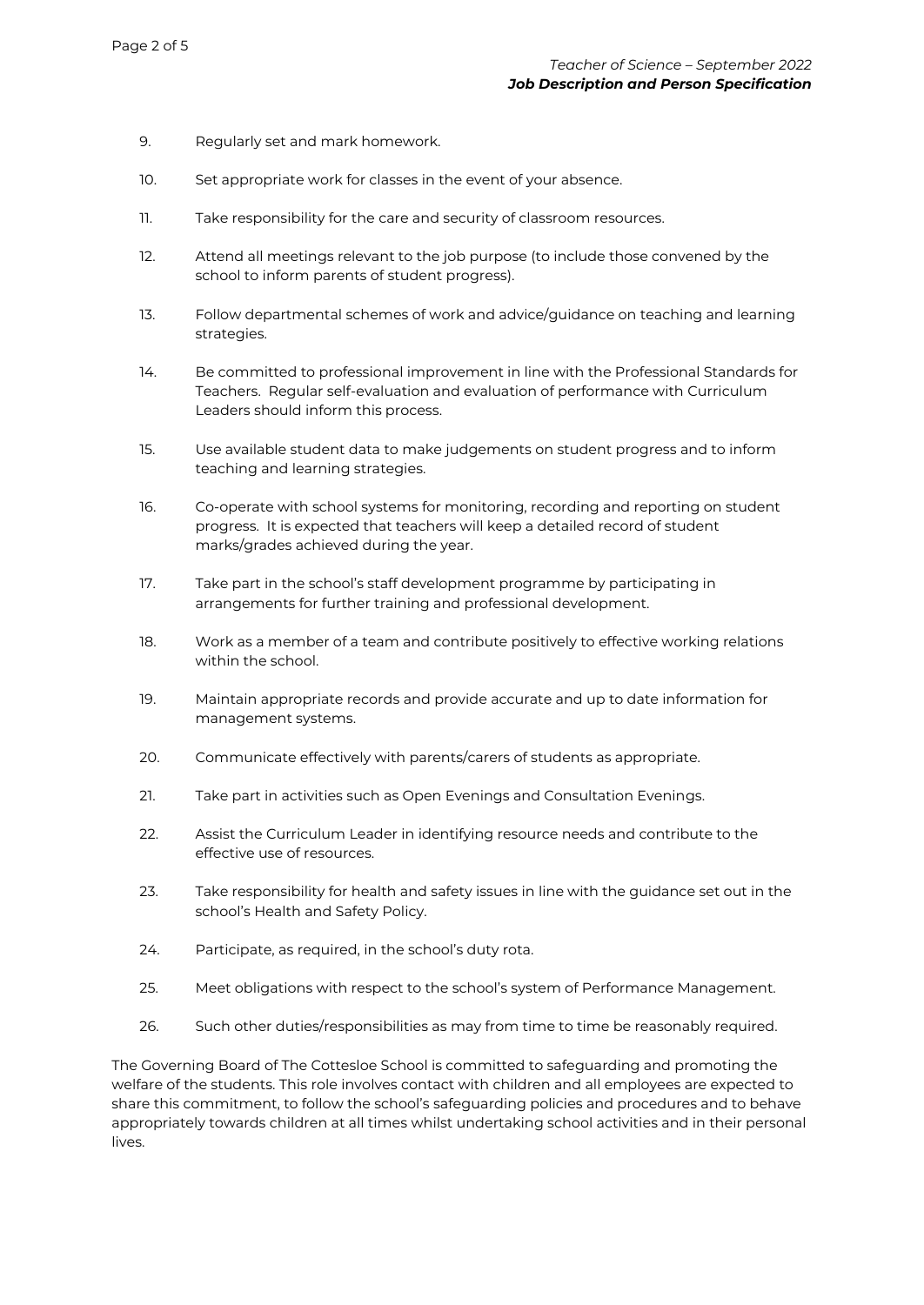The school's policy is to renew DBS checks for all staff, volunteers and governors every five years. Staff have a duty to inform the Headteacher of any change in their DBS status and to make the Headteacher aware of any incidents that may impact on their ability to work with children and young people.

The postholder will ensure that school policies are reflected in all aspects of their work, in particular those relating to safeguarding children, equal opportunities, health and safety, data protection, code of conduct and professional behaviour.

The postholder will be required to undergo criminal, teacher status, qualification, medical and reference checks as part of the safer recruitment process and must be willing to participate in further training as the job requires. All staff are expected to take responsibility for safeguarding and promoting the welfare of students at the School.

We will consider any reasonable adjustments under the terms of the Equality Act (2010) to enable a suitably qualified applicant with a disability (as defined under the Act) to meet the requirements of the post.

This job description sets out the duties of the post at the time it was drawn up and should be seen as describing in more detail aspects of the duties set out in the Education (School Teachers' Pay and Conditions) Act. The Headteacher may vary the duties from time to time without changing their general character or the level of responsibility entailed.

## **PERSON SPECIFICATION**

This acts as selection criteria and gives an outline of the types of person and the characteristics required to carry out the post. Please make sure when completing your application form that you give clear examples of how you meet the essential and desirable criteria.

|                                                                                                                                                           | <b>Essential</b> | <b>Desirable</b> | <b>How Measured</b> |
|-----------------------------------------------------------------------------------------------------------------------------------------------------------|------------------|------------------|---------------------|
| <b>TRAINING/QUALIFICATIONS:</b>                                                                                                                           |                  |                  |                     |
| Degree or equivalent in relevant subject                                                                                                                  | ✓                |                  | 1, 4                |
| Qualified Teacher Status                                                                                                                                  | $\checkmark$     |                  | 1, 4                |
| Evidence of continuing professional development                                                                                                           |                  | $\checkmark$     | 1, 2                |
| Knowledge of safeguarding procedures                                                                                                                      | ✓                |                  | 1, 2                |
| <b>SKILLS AND COMPETENCIES:</b>                                                                                                                           |                  |                  |                     |
| Ability to deliver consistently high quality lessons, evaluate<br>impact and develop future planning accordingly                                          |                  |                  | 1, 2, 3, 5          |
| Excellent ICT skills to support the curriculum and work<br>organisation                                                                                   | $\checkmark$     |                  | 1, 2, 3             |
| Ability to analyse and use data to inform target setting                                                                                                  | $\checkmark$     |                  | 1, 2, 3             |
| Ability to communicate effectively and develop good<br>working relationships with students, parents and staff with<br>accurate spoken and written English | ✓                |                  | 1, 2, 3             |

1 = Application form 2 = Interview 3 = Reference 4 = Proof of qualification 5 = Practical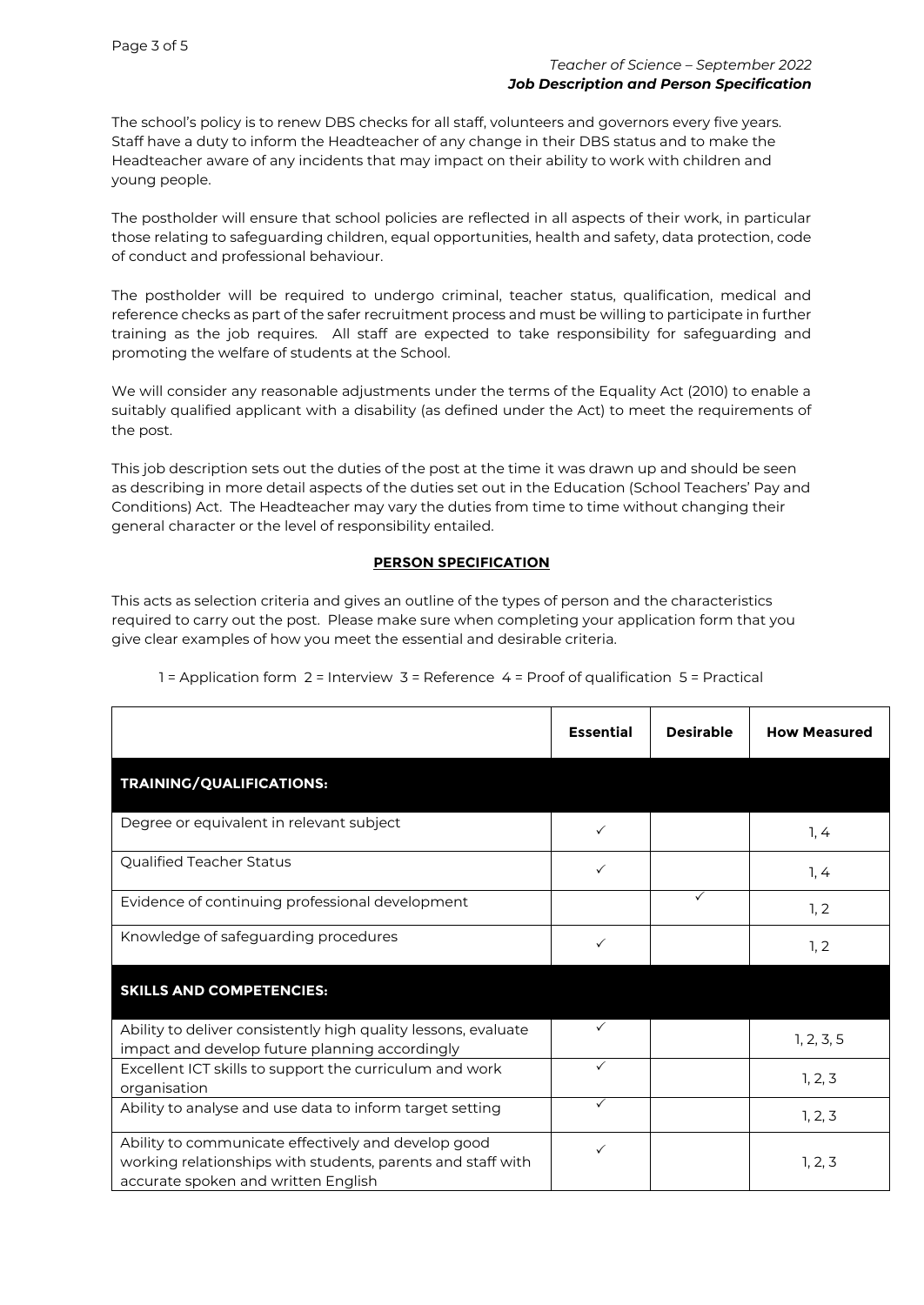|                                                                       | <b>Essential</b> | <b>Desirable</b> | <b>How Measured</b> |
|-----------------------------------------------------------------------|------------------|------------------|---------------------|
| Ability to participate in self-evaluation which leads to<br>impact    | $\checkmark$     |                  | 1, 2                |
| <b>EXPERIENCE:</b>                                                    |                  |                  |                     |
| Highly effective classroom teacher in the relevant subject<br>area    | $\checkmark$     |                  | 1, 2, 3, 5          |
| Proven experience of National Curriculum at all Key Stages            | $\checkmark$     |                  | 1, 2, 3             |
| Up to date knowledge of PSHCE                                         | $\checkmark$     |                  | 1, 2, 3             |
| Effective in managing student behaviour and maintaining<br>discipline | $\checkmark$     |                  | 1, 2, 3, 3          |
| Excellent personal organisation and time management                   | $\checkmark$     |                  | 1, 2, 3             |
| Involvement in whole-school initiatives/development                   |                  | $\checkmark$     | 1, 2                |
| Willingness to be involved in the wider life of the School            |                  | $\checkmark$     | 1, 2                |
| Understanding of SEND needs                                           |                  | ✓                | 1, 2                |

# **RESPONSIBILITIES OF A FORM TUTOR**

**Post Title:** Form Tutor

**Responsible to:** Head of Year

## **Relationship:**

The post holder is responsible to the Headteacher in all matters and to the Head of Year in respect of day to day duties.

The post holder also interacts on a professional level with colleagues and seeks to establish and maintain productive relationships with them, in order to promote mutual understanding and to continue to improve the quality of pastoral care in the School.

The role of Form Tutor is a most responsible one and vital both to the efficient running of the school and successful pastoral care. It is the first level of pastoral care and, arguably, the most important role in the school. The Form Tutor is the key person in terms of regular daily monitoring, setting standards and fostering the school ethos. For this aspect of work, a Form Tutor is accountable to the Head of Year.

The Year Tutor should be the first person to whom a pupil will turn for help or advice, although it may sometimes be necessary to refer the matter to the Head of Year, to the Assistant Heads, or, through them, even to an outside agency. It is through this daily contact that unobtrusive care is exercised.

## **To be responsible for:**

## 1. *Registration and routine business*

The Form Tutor is responsible for the accurate daily marking of the register (a vital legal document) and for seeing that all information kept in the register is maintained up to date. Other returns of a routine nature should be dealt with as required, together with the distribution of information to parents. All absence must be accounted for by notes and any not so covered should be reported to the Head of Year and Attendance Officer immediately.